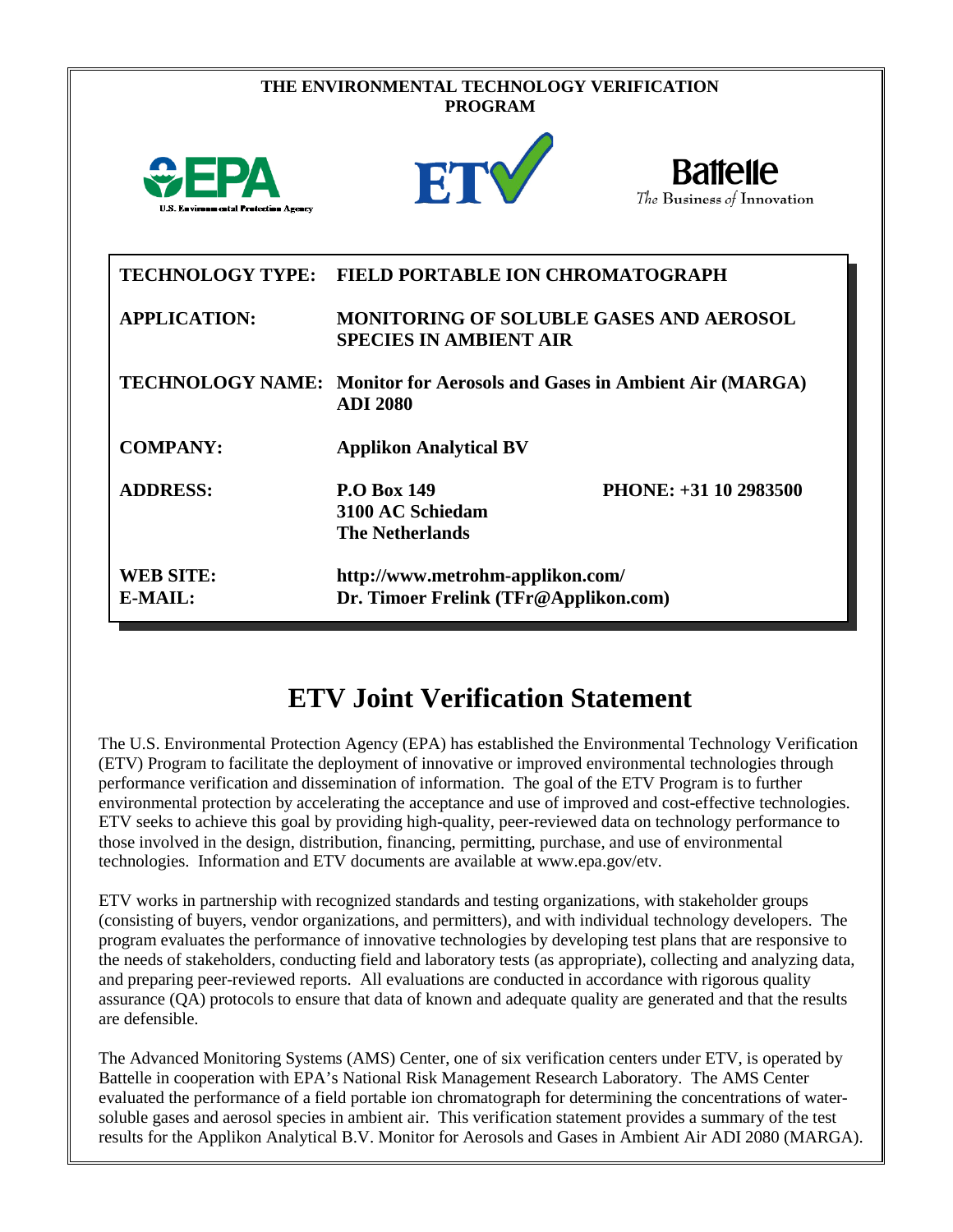#### **VERIFICATION TEST DESCRIPTION**

This verification evaluated the ability of the MARGA to provide reliable quantitative measurements of soluble gases and aerosol species in air, during continuous and largely unattended operation. The test was conducted over a period of 30 days in the early fall of 2010 and involved continuous operation of duplicate MARGA units at an existing ambient air monitoring site located on EPA's campus in Research Triangle Park, North Carolina. The performance of the MARGA was determined partly through comparisons to modified EPA reference methods for individual gaseous and particulate species. Modifications to the reference methods primarily involved increasing the sampling flow rate to reduce sampling times and minimize measurement bias and uncertainties. Quantitative comparisons of MARGA results to reference results were made for sulfur dioxide  $(SO_2)$ , nitric acid (HNO<sub>3</sub>), and ammonia (NH<sub>3</sub>) and the aerosol components sulfate  $(SO_4^2)$ , nitrate (NO<sub>3</sub>), and ammonium (NH<sub>4</sub><sup>+</sup>). Hourly MARGA results for these species were averaged over the twice-daily 12-hour reference sampling periods and compared to the results from duplicate filter/denuder reference sampling trains. Hourly MARGA  $SO<sub>2</sub>$  results were also compared to continuous pulsed fluorescence  $SO<sub>2</sub>$  monitor data. MARGA results for aerosol sodium  $(Na^{+})$ , calcium  $(Ca^{2+})$ , and chloride  $(CI)$  were also used in assessing the completeness of MARGA data.

MARGA performance was evaluated based on the quantitative performance goals set for EPA's Clean Air Status and Trends Network (CASTNET) that were incorporated into the test/quality assurance (QA) plan for this verification. The following are the parameters and CASTNET goals on which MARGA performance was evaluated:

*Accuracy* – The measurement accuracy of each MARGA unit was evaluated based on the slope and intercept of the linear regression of MARGA results against the mean of duplicate 12-hour reference results and on the median absolute relative percent difference (MARPD) between the MARGA results and the mean of duplicate reference measurement results. The CASTNET target goals are a regression slope between 0.80 and 1.2, an intercept within  $\pm 10$  parts per billion by volume (ppbv) of zero, and MARPD  $\leq 40\%$ .

*Precision* – The precision of the MARGA was determined by comparisons of paired data from the duplicate MARGA units and by comparison of MARGA precision results to pooled results from the reference methods. The CASTNET target goals are MARPD of paired hourly MARGA measurements  $\leq$  25%, and an MARPD of the paired MARGA data that was less than the 95th percentile of the pooled relative percent difference of the reference method results.

*Data Completeness* – The MARGA data were evaluated for completeness based on the percentage of the entire test period for which valid hourly data were available within 24 hours of collection and on the average percentage of each reference measurement period that the MARGA unit provided valid data. The CASTNET target goal is for both completion percentages to be  $\geq 80\%$ .

*Reliability* – The reliability of the MARGA units was evaluated in terms of the percentage of the entire test period that each unit was in measurement mode, with a target goal of  $\geq$  90%. Reliability was also evaluated by whether the MARGA could survive a power outage and return to routine operation within 4 hours and by the average number of site visits per week required to keep the monitor operating (with a goal of  $\leq 2$  visits per week).

*Operational Factors* – Performance factors such as maintenance requirements, ease of use, and consumables used/waste generated were assessed from observations by Battelle and EPA field testing staff.

QA oversight of verification testing was provided by Battelle and EPA. Battelle QA staff conducted a technical systems audit of the field operations and the laboratory analysis of reference method samples and a data quality audit of the test data. This verification statement, the fullreport on which it is based, and the test/QA plan for this verification test are available at www.epa.gov/etv/centers/center1.html.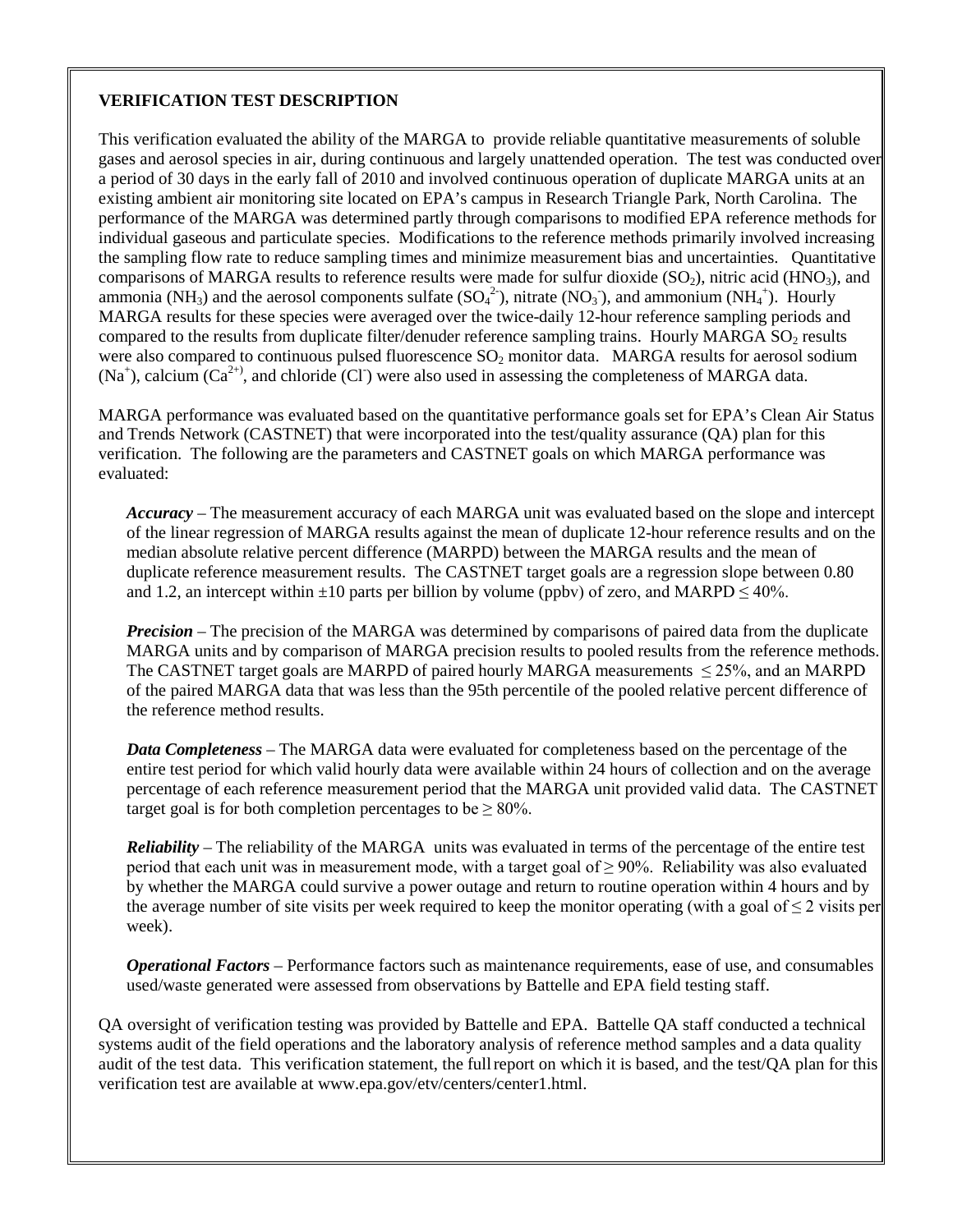## **TECHNOLOGY DESCRIPTION**

The following is a description of the Applikon MARGA, based on information provided by the vendor: The MARGA ADI 2080 is an on-line analyzer for semi-continuous measurement of gases and soluble ions in aerosols. The MARGA utilizes a Wet Rotating Denuder (WRD) to collect acid gases and ammonia by diffusion into an aqueous film. Particles pass through the WRD and are collected in a Steam Jet Aerosol Collector (SJAC). Within the SJAC, a supersaturated environment is created which grows particles by a process known as deliquescence, allowing them subsequently to be collected by inertial separation. As cooling takes place, steam condenses and washes the collected particles into an aqueous sample stream. The aqueous solutions from the WRD and SJAC are subsequently analyzed by ion chromatography (IC) for soluble anions and cations. Software integrated within the MARGA calculates atmospheric concentrations based on air sample flow rate and the ion concentrations in the collected solutions.

## **VERIFICATION RESULTS**

Table VS-1 summarizes the results of the MARGA verification. A bolded entry in Table VS-1 indicates that the CASTNET performance goal was met. Table VS-1 shows that the great majority of performance goals were met by both MARGA units, with the regression slopes for  $HNO_3$  and  $NO_3$ , and the MARPD accuracy for  $NO_3$ , being the key exceptions.

| <b>Parameter</b> | Comparison                                                                                        | <b>Results</b>               |              |                  |                |                  |
|------------------|---------------------------------------------------------------------------------------------------|------------------------------|--------------|------------------|----------------|------------------|
|                  |                                                                                                   |                              |              | <b>MARGA1</b>    | <b>MARGA 2</b> |                  |
| Accuracy         | Regression analysis<br>comparison to<br>reference samples                                         |                              |              | <b>Intercept</b> |                | <b>Intercept</b> |
|                  |                                                                                                   | Analyte                      | <b>Slope</b> | $(\mu g/m^3)$    | <b>Slope</b>   | $(\mu g/m^3)$    |
|                  |                                                                                                   | SO <sub>2</sub>              | 1.16         | 0.16             | 1.08           | 0.13             |
|                  |                                                                                                   | HNO <sub>3</sub>             | 0.780        | 0.35             | 0.596          | 0.28             |
|                  |                                                                                                   | NH <sub>3</sub>              | 0.930        | $-0.14$          | 0.987          | $-0.08$          |
|                  |                                                                                                   | $SO_4^2$                     | 1.02         | 0.30             | 0.986          | 0.22             |
|                  |                                                                                                   | NO <sub>3</sub>              | 2.48         | $-0.15$          | 1.73           | $-0.05$          |
|                  |                                                                                                   | $NH4+$                       | 1.02         | $-0.23$          | 0.993          | $-0.25$          |
|                  |                                                                                                   | ${SO_2}^a$                   | 0.962        | 0.50             | 0.890          | 0.44             |
|                  |                                                                                                   |                              |              |                  | <b>MARPD</b>   |                  |
| Accuracy         | Calculation of<br><b>MARPD</b> between<br><b>MARGA</b> results<br>and reference<br>method results | Analyte                      |              | <b>MARGA1</b>    |                | <b>MARGA 2</b>   |
|                  |                                                                                                   | SO <sub>2</sub>              |              | 31.2%            |                | 18.9%            |
|                  |                                                                                                   | HNO <sub>3</sub>             |              | 34.1%            |                | 25.8%            |
|                  |                                                                                                   | NH <sub>3</sub>              |              | 33.1%            |                | 18.2%            |
|                  |                                                                                                   | SO <sub>4</sub> <sup>2</sup> |              | 17.3%            |                | 9.1%             |
|                  |                                                                                                   | NO <sub>3</sub>              |              | 86.9%            |                | 58.7%            |
|                  |                                                                                                   | $NH4+$                       |              | 19.2%            |                | 25.3%            |
|                  |                                                                                                   | ${SO_2}^a$                   |              | 19.8%            |                | 14.1%            |

**Table VS-1. Summary of Verification Results for the MARGA ADI 2080**

 $a^2$  Comparison to continuous FEM analyzer (1 hr data), all other comparisons relative to 12-hr denuder/filter pack.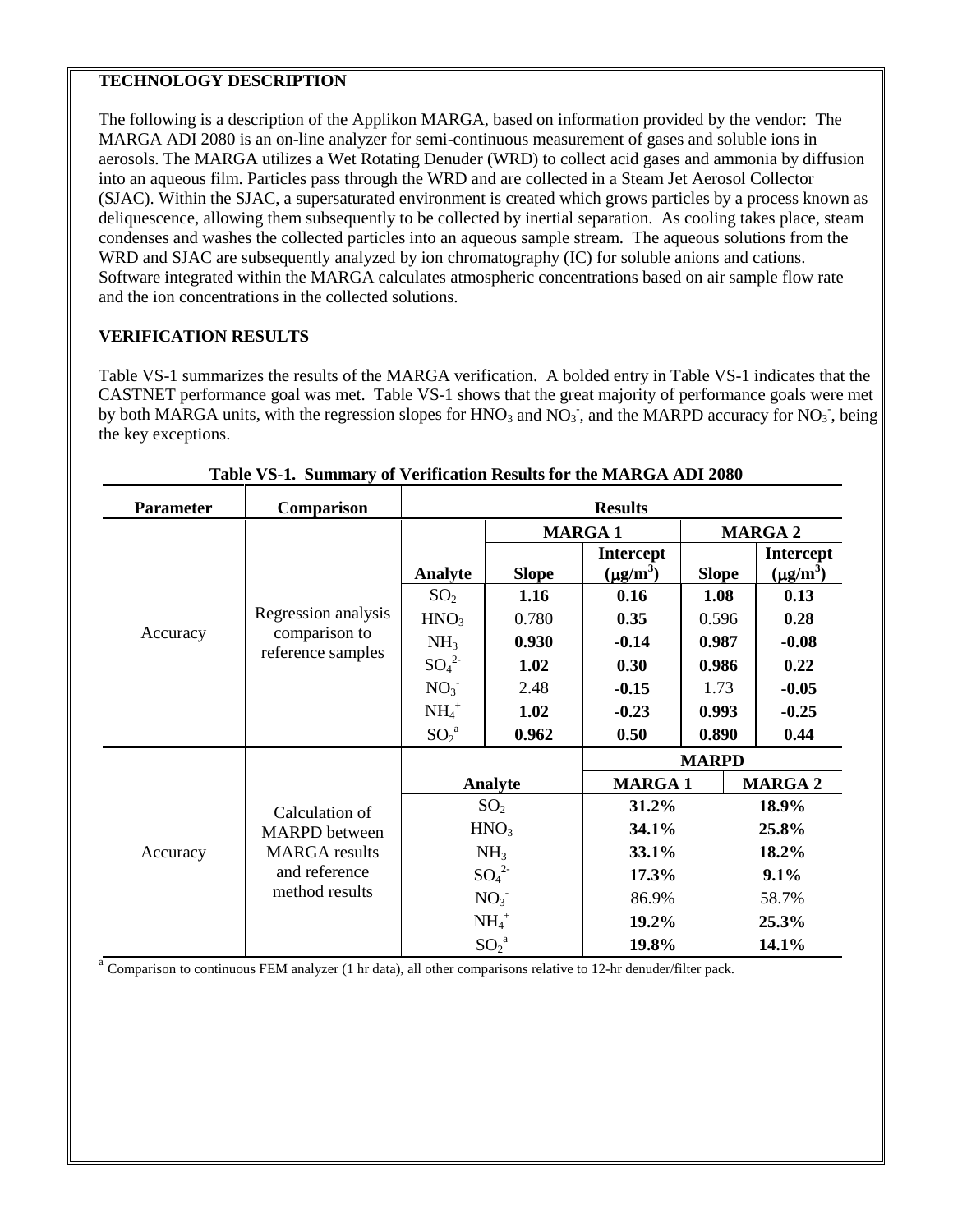| Comparison                                                                                                                                                         | <b>Results</b>                                                              |                 |                                 |                                             |                                                                                                                                                            |                   |
|--------------------------------------------------------------------------------------------------------------------------------------------------------------------|-----------------------------------------------------------------------------|-----------------|---------------------------------|---------------------------------------------|------------------------------------------------------------------------------------------------------------------------------------------------------------|-------------------|
|                                                                                                                                                                    |                                                                             |                 |                                 |                                             | <b>1-Hour MARPD</b>                                                                                                                                        |                   |
|                                                                                                                                                                    |                                                                             |                 |                                 |                                             | 10.4%                                                                                                                                                      |                   |
| Comparison of results<br>from duplicate<br>monitoring systems                                                                                                      | HNO <sub>3</sub>                                                            |                 |                                 |                                             | 24.8%                                                                                                                                                      |                   |
|                                                                                                                                                                    | NH <sub>3</sub>                                                             |                 |                                 |                                             | 22.4%                                                                                                                                                      |                   |
|                                                                                                                                                                    | $SO_4^2$                                                                    |                 |                                 |                                             | 6.5%                                                                                                                                                       |                   |
|                                                                                                                                                                    | NO <sub>3</sub>                                                             |                 |                                 |                                             | 27.3%                                                                                                                                                      |                   |
|                                                                                                                                                                    | $NH4+$                                                                      |                 |                                 |                                             | 6.3%                                                                                                                                                       |                   |
| Comparison of<br>MARPD of 12-hour<br>average MARGA data<br>and 95 <sup>th</sup> percentile of<br>pooled RPD results<br>from reference<br>measurements $(RPD_{95})$ | Analyte                                                                     |                 |                                 |                                             | <b>MARGA 12-Hour</b><br><b>MARPD</b>                                                                                                                       |                   |
|                                                                                                                                                                    |                                                                             | SO <sub>2</sub> |                                 | 20.5%                                       | 8.7%                                                                                                                                                       |                   |
|                                                                                                                                                                    | HNO <sub>3</sub>                                                            |                 | 29.9%                           |                                             | 26.5%                                                                                                                                                      |                   |
|                                                                                                                                                                    | NH <sub>3</sub>                                                             |                 | 40.7%                           |                                             | 18.8%                                                                                                                                                      |                   |
|                                                                                                                                                                    |                                                                             |                 | 11.4%                           |                                             | 6.8%                                                                                                                                                       |                   |
|                                                                                                                                                                    | NO <sub>3</sub>                                                             |                 | 59.9%                           |                                             | 23.9%                                                                                                                                                      |                   |
|                                                                                                                                                                    |                                                                             |                 |                                 |                                             | 6.5%                                                                                                                                                       |                   |
| Ratio of number of<br>hourly data points                                                                                                                           | Analyte                                                                     |                 | % of Valid Data                 |                                             | Average % of Valid<br>Data per Reference<br><b>Sampling Period (e.g.,</b><br>per 12 hours)                                                                 |                   |
|                                                                                                                                                                    |                                                                             |                 |                                 | <b>MARGA 2</b>                              | <b>MARGA</b>                                                                                                                                               | <b>MARGA</b><br>2 |
|                                                                                                                                                                    | SO <sub>2</sub>                                                             | 99.3%           |                                 | 96.3%                                       | 99.4%                                                                                                                                                      | 96.3%             |
|                                                                                                                                                                    | HNO <sub>3</sub>                                                            | 99.3%           |                                 | 96.3%                                       | 99.4%                                                                                                                                                      | 96.5%             |
|                                                                                                                                                                    | NH <sub>3</sub>                                                             | 99.3%           |                                 | 96.3%                                       | 99.4%                                                                                                                                                      | 96.3%             |
| could have been                                                                                                                                                    | $SO_4^2$                                                                    | 99.3%           |                                 | 96.1%                                       | 99.4%                                                                                                                                                      | 96.1%             |
| collected                                                                                                                                                          | NO <sub>3</sub>                                                             | 99.3%           |                                 | 96.1%                                       | 99.4%                                                                                                                                                      | 96.1%             |
|                                                                                                                                                                    | $NH_4^+$                                                                    | 99.3%           |                                 | 96.3%                                       | 99.4%                                                                                                                                                      | 96.3%             |
|                                                                                                                                                                    | $Na+$                                                                       | 99.3%           |                                 | 96.3%                                       | 99.2%                                                                                                                                                      | 96.5%             |
|                                                                                                                                                                    | $Ca^{2+}$                                                                   | 99.4%           |                                 | 96.3%                                       | 99.2%                                                                                                                                                      | 96.8%             |
|                                                                                                                                                                    | $Cl-$                                                                       | 99.3%           |                                 | 96.1%                                       | $\mathbf{a}$                                                                                                                                               | $\mathbf{a}$      |
| Percentage of time in<br>operating mode                                                                                                                            | MARGA 1: 99.4%<br><b>MARGA 2: 96.8%</b>                                     |                 |                                 |                                             |                                                                                                                                                            |                   |
| Time to start-up after<br>power interruption                                                                                                                       | MARGA 1: < 1 hour<br><b>MARGA 2: Not tested</b>                             |                 |                                 |                                             |                                                                                                                                                            |                   |
| Number of site visits<br>per week                                                                                                                                  | <b>MARGA 1: Approximately one</b><br><b>MARGA 2: Approximately one</b>      |                 |                                 |                                             |                                                                                                                                                            |                   |
|                                                                                                                                                                    | successfully collected<br>to number of potential<br>hourly data points that |                 | $SO_4^2$<br>$NH_4$ <sup>+</sup> | Analyte<br>SO <sub>2</sub><br><b>MARGA1</b> | Ref. Method RPD <sub>95</sub><br>13.0%<br><sup>b</sup> Not applicable; CI was never detected in both reference method samples for a given sampling period. |                   |